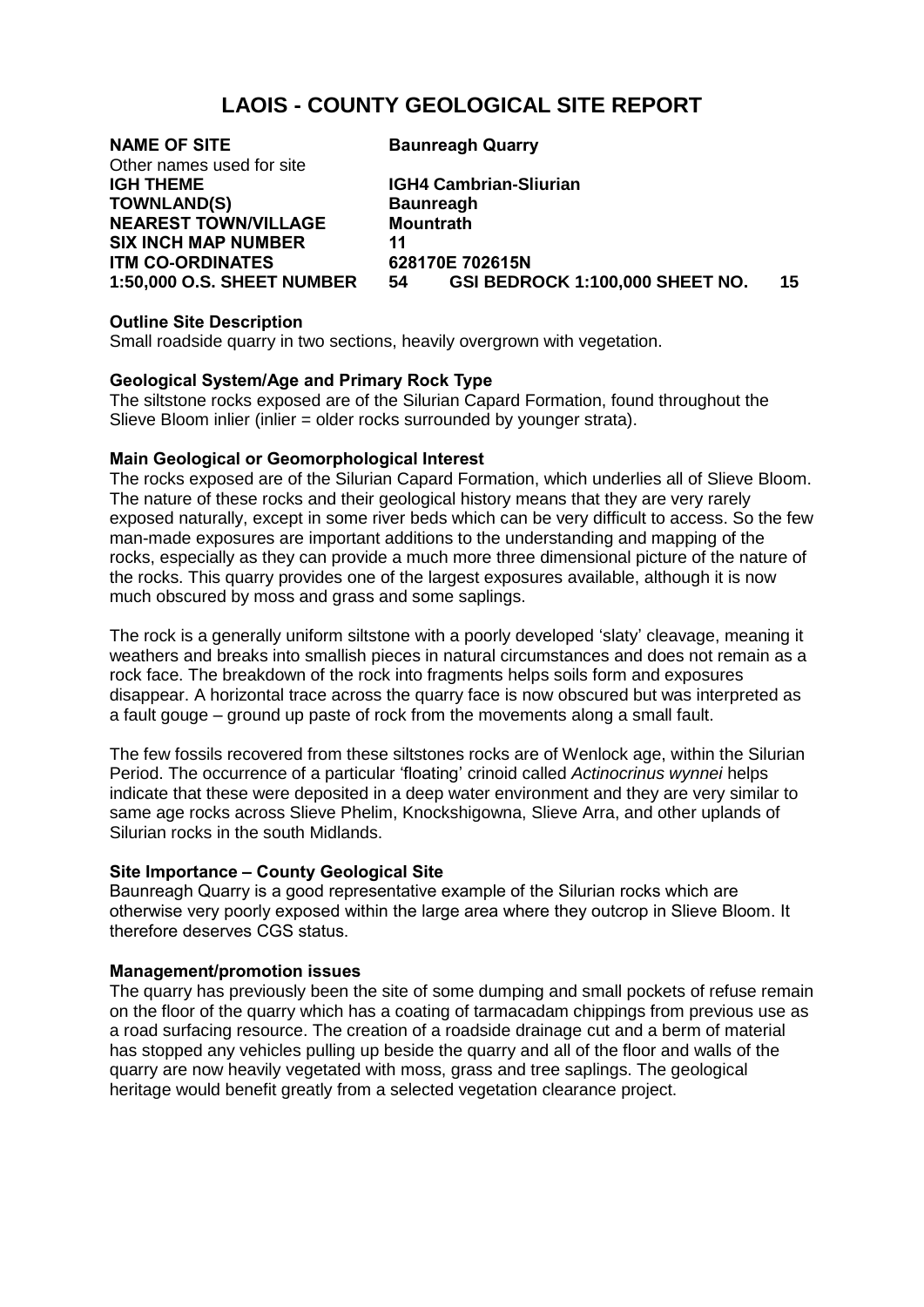

The highly vegetated face of the larger main quarry at Baunreagh.



The main face is largely obscured by moss.



Baunreagh Quarry is easily missed when driving by.



The smaller quarry on the eastern side is small and similarly overgrown.



The higher face is not well exposed due to vegetation growth.